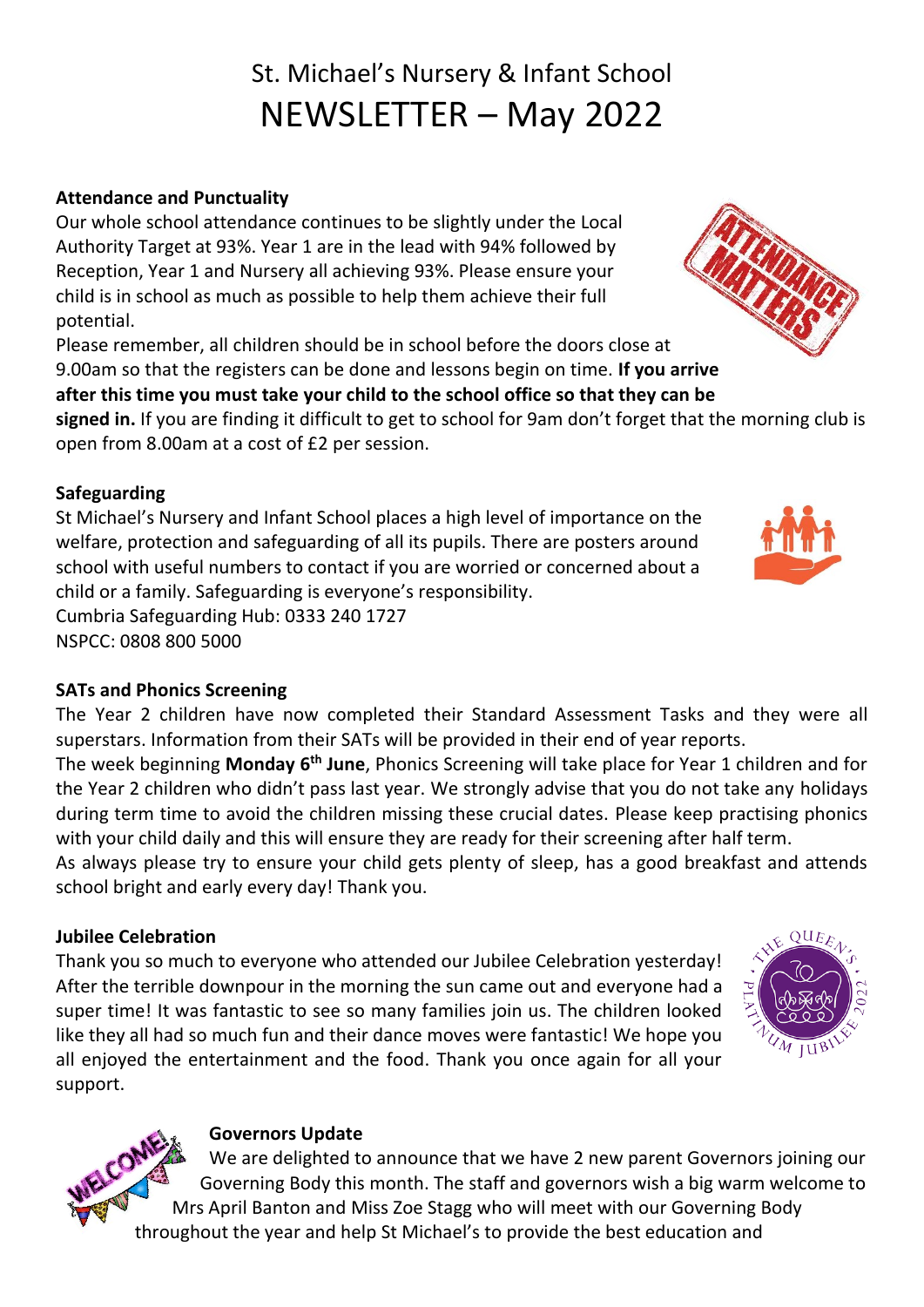opportunities possible for all our children.

#### **Whole School Trip to Rookery Woods, Keswick 6th June 2022**

On our first day back after half term the whole school will go on an outdoor adventure play day at Rookery Woods, Keswick. Rookery Woods is an adventure play area designed for the younger adventurer and is ideal for anyone aged 8 and under! With Zip lines to Slides, Mazes to Soft Archery, Rookery Woods has so much to offer!

Differentiated activities will be planned for the older children.

We will be leaving school by coach at 9.15am and return to school for 3pm.

Please provide the following on this day:

- A warm, waterproof coat our weather can be unpredictable!
- Please wear a school jumper or cardigan and trousers/joggers/leggings (no skirts)
- Sensible shoes/sturdy trainers no sandals/pumps/dolly shoes etc (rough terrain in the play area - may get dirty!)
- School will provide a packed lunch for everyone and also water to drink throughout the day
- Please apply sun cream if necessary and bring a sun hat too

The trip costs £10 and this will cover the cost of the coach and activities. If you haven't already done so, please pay this to the school office.

**Nursery Parents** – this is a whole school trip. If you do not wish for your child to attend the trip, please inform a member of staff as there will be no Nursery on this day.

#### **Reception Multi skills Event at St Joseph's High School**

On **Tuesday 14th June** our Reception children will go to St Joseph's School to

take part in a Multi skills festival led by our sports coach David Wise. The event is based around basic motor and coordination skills such as throwing, catching, agility and balance and is designed to give the children a chance to represent their School in a non-competitive environment. Please ensure your child's PE kit is in school and bring a pair of trainers and a water bottle with their name on for this day. Thank you.

#### **Transition within school**

We have some important dates coming up next half term for parents and carers to attend meetings regarding their child's transition to their next class. For Nursery children going into Reception Class in September a meeting will be held by Mrs Hudson on **Friday 17th June at 2pm**. For children going from Reception to Year 1, Miss Birch will hold a meeting on **Friday 24th June at** 

**2pm**. Please come along and listen to important information about your child moving to their next class and ask any questions you may have.



#### **Year 2 Children Transitioning to Juniors**

For children moving on to Junior School in September a series of transition dates will have been made with their Junior School. All parents should now have received details of transition dates from the Juniors. If you have not received this information, please contact your child's Junior School and they can confirm this for you.

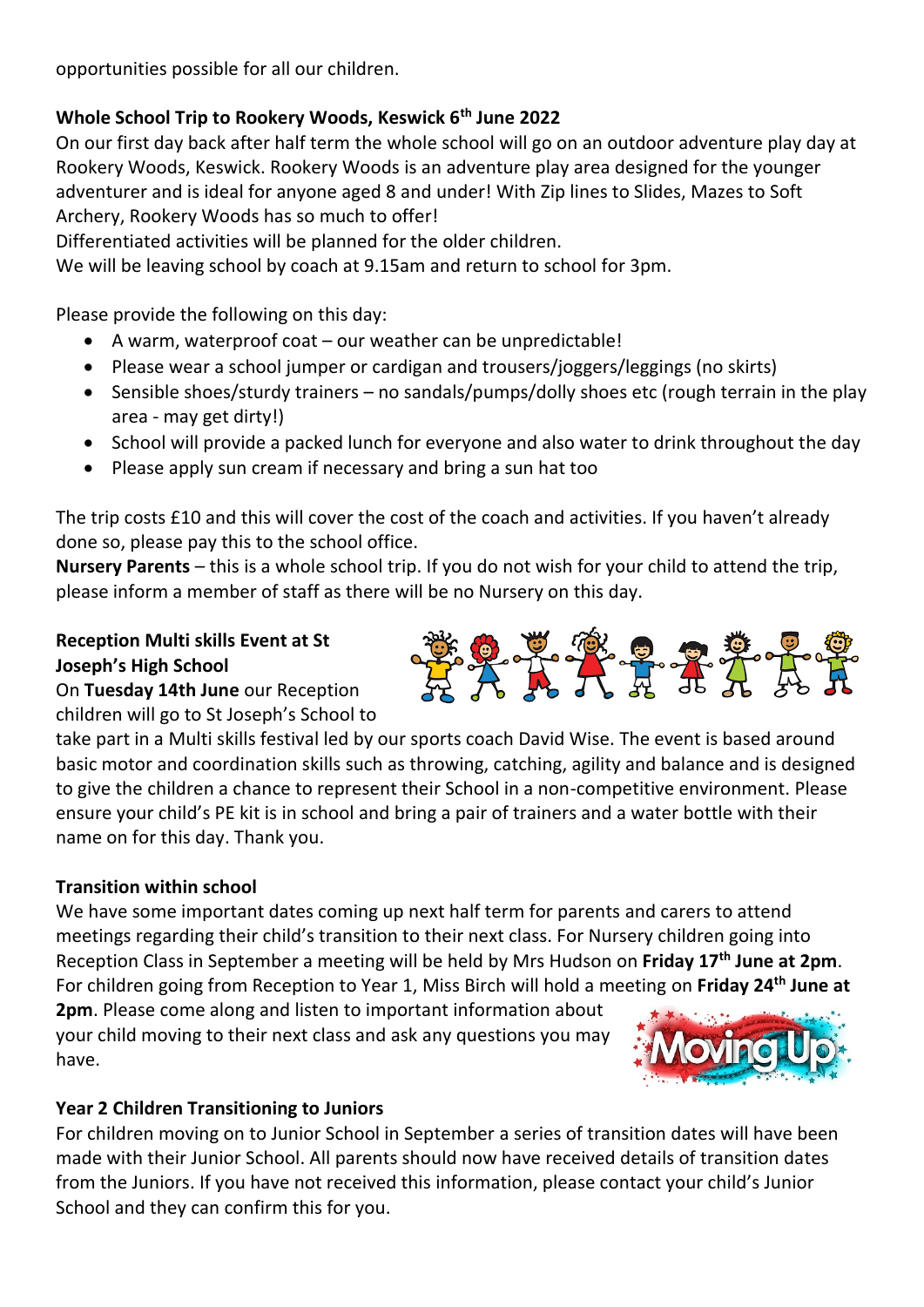#### **British Weather!**



Please ensure that your child **always** brings a coat to school for use at playtimes. Our weather is very unpredictable and can sometimes be lovely in the morning and quite warm then turn out to be cold and wet! Also, if the weather is forecast to be sunny please apply sun cream before school.



#### **New Nursery Open Afternoon**

Do you know any children that will turn 3 before September this year? If you do please tell them about our Nursery. We have a New Nursery 'Stay and Play' open afternoon **Tuesday 28th June at 2pm-3pm** where parents can come and have a look at life in St Michael's Nursery and talk to staff. If you know anyone who would like to attend please contact the school office. Thank you.

## **School Uniform Orders for September 2022 The following websites can be used to order uniform:**

#### **Border Embroideries on-line**

Uniforms ordered can be sent direct to your home or into school. If sent to home, delivery charge will be applied.

www.border-embroideries.co.uk

Click on "Schools On-line Ordering"

Click on "S—U"

Click on St. Michael's Nursery & Infant School logo

#### **My Clothing Uniform Service**

Uniforms can also be ordered through [www.myclothing.com](http://www.myclothing.com/) and then entering the school postcode CA14 2UY.

#### **Please remember your order MUST be placed before midnight on Sunday the 7th of August to guarantee it's processed and dispatched in time for back to school.**

If you require any assistance with online ordering, please contact Mrs Gregory in the school office 01900608111